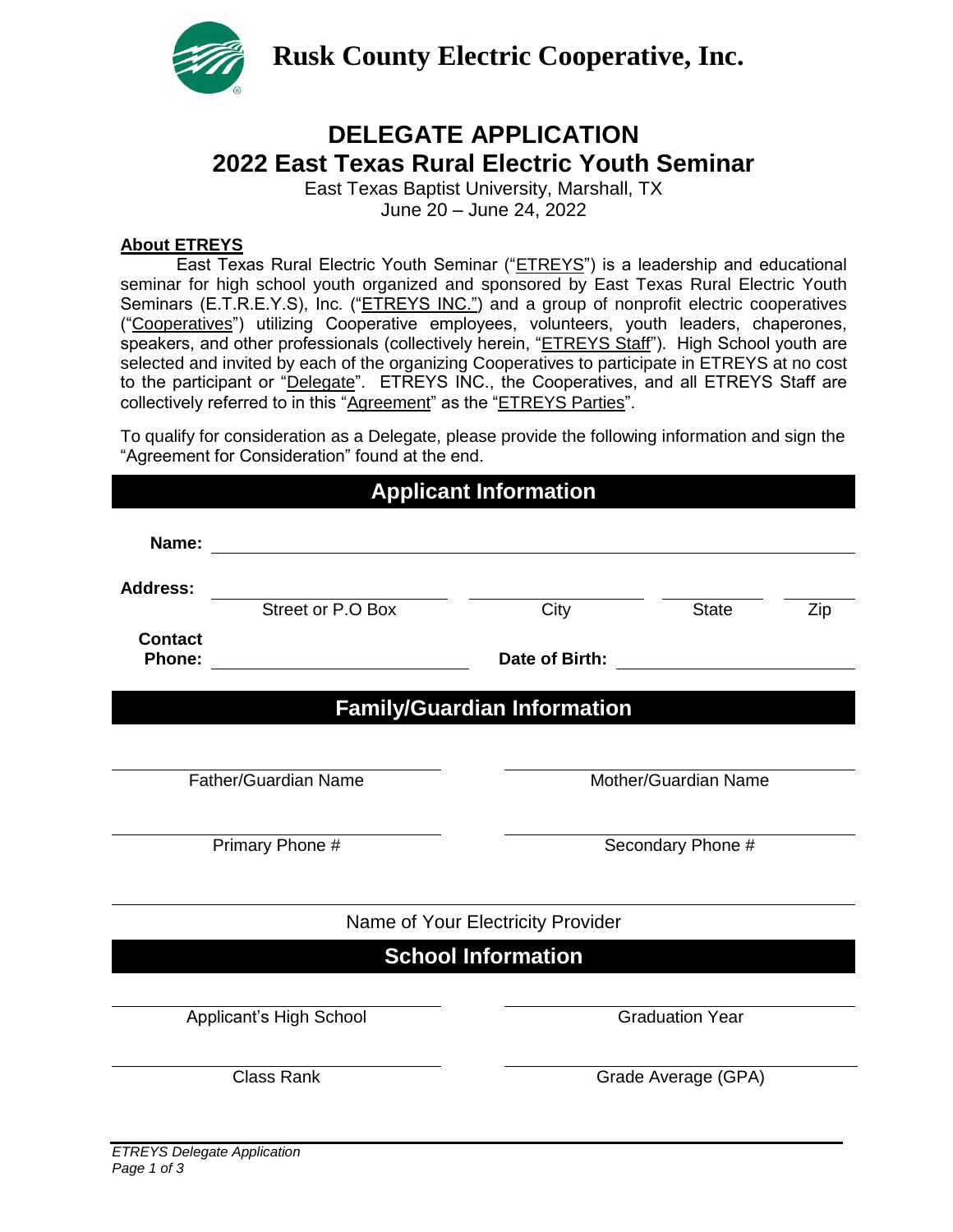## **School Extracurricular Activities**

**List high school activities, including leadership positions, organizations, class offices, academic awards, etc.:**

**List civic and other activities:**

**List goals and aspirations after High School graduation:**

**Why have you applied to attend East Texas Rural Electric Youth Seminar?**

# **Letters of Recommendation**

Provide two (2) letters of recommendation, one of which must be from a high school teacher, principal, or counselor.

### **Student Photo**

Attach a recent high resolution "3X4" head shot photo for use in the student directory and for ETREYS promotions. This should be similar to what is used in the school yearbook. No photocopies please. Photo MUST be of high quality that can be reproduced in a magazine.

| <b>Adult T-SHIRT Size (Circle one)</b> |        |       |         |     |     |     |  |  |
|----------------------------------------|--------|-------|---------|-----|-----|-----|--|--|
| Small                                  | Medium | Large | X-Large | 2XL | 3XL | 4XL |  |  |